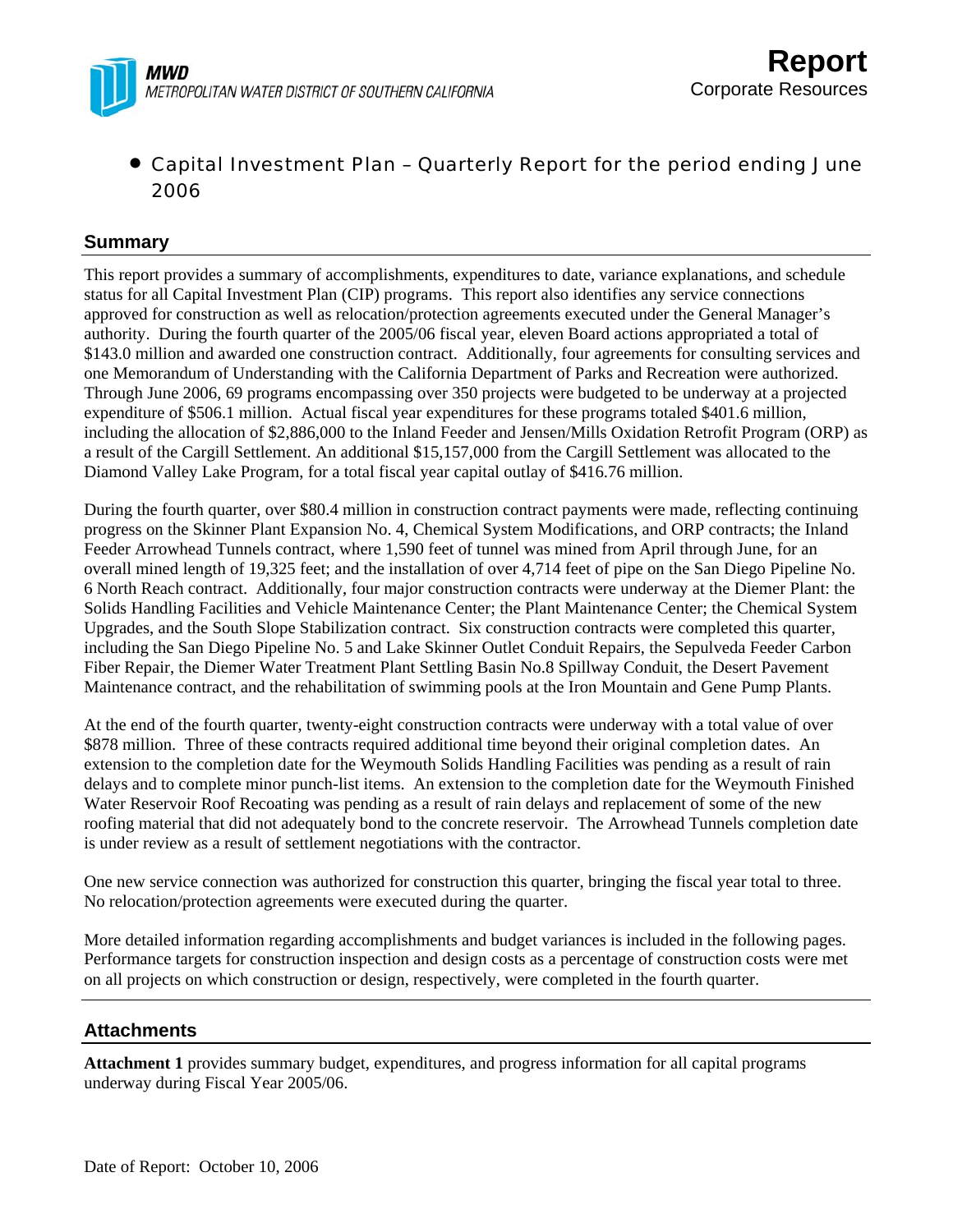## **Quarterly Report**

Highlights of progress and major milestones on selected programs are presented below, grouped by reporting category. The programs are categorized as follows:

**Supply and Delivery Reliability** – Programs to provide new water supplies and/or major delivery facilities, including service connections.

**Infrastructure Reliability** – Programs to upgrade, refurbish, replace, or repair existing facilities and equipment, including pipeline relocations and protection.

**Information Technology** – Programs to upgrade, replace or provide new software applications and technology.

**Water Quality** – Programs to ensure Metropolitan meets all applicable water quality regulations and codes.

**Stewardship** – Programs to ensure the protection, safety, and security of Metropolitan's employees, visitors, and all real and intellectual properties and assets; and to provide for prudent and cost effective use and management of Metropolitan's assets in compliance with all applicable regulations and codes.

|           |                                                                                                                                                                                                                                                                                                                   | <b>Through 4th Quarter</b> |                                                                                                                                                       |  |  |  |  |  |  |
|-----------|-------------------------------------------------------------------------------------------------------------------------------------------------------------------------------------------------------------------------------------------------------------------------------------------------------------------|----------------------------|-------------------------------------------------------------------------------------------------------------------------------------------------------|--|--|--|--|--|--|
|           | <b>Supply and Delivery Reliability:</b>                                                                                                                                                                                                                                                                           | <b>Budget: \$216.7M</b>    | Expended: \$182.6M                                                                                                                                    |  |  |  |  |  |  |
|           | Construction continued on the Inland Feeder<br>Arrowhead Tunnels. A total of 1,590 feet was<br>mined on the Arrowhead East and Arrowhead<br>West tunnels. The Arrowhead East Tunnel is<br>approximately 60 percent complete and the<br>Arrowhead West Tunnel is approximately 30<br>percent complete.             |                            |                                                                                                                                                       |  |  |  |  |  |  |
|           | Construction of the Skinner Plant Module No. 7 is<br>approximately 81 percent complete. Work<br>continued on the Washwater Reclamation Plant<br>No. 3 and is approximately 61 percent complete.                                                                                                                   |                            |                                                                                                                                                       |  |  |  |  |  |  |
| $\bullet$ | Construction is nearing completion on the Diemer<br>Plant's Yorba Linda Feeder Bypass. The work<br>included installation of approximately 1,580 feet<br>of pipeline, including excavation of a tunnel and<br>vertical shaft.                                                                                      |                            | San Diego Pipeline No. 6 North Reach<br>Positioning of pipe segment in tunnel crossing of Rancho<br><b>California Road</b>                            |  |  |  |  |  |  |
|           | The variance between budgeted and expended dollars<br>is primarily due to difficult ground conditions on the<br>Inland Feeder Arrowhead Tunnels, and actual<br>expenditures under the Desalination Research and<br>Innovative Partnership Program that have been offset<br>by over \$3 million of reimbursements. | $\bullet$<br>length.       | 34,351 feet of the San Diego Pipeline No. 6 North<br>Reach pipeline has been installed through June<br>2006, which represents 98 percent of the total |  |  |  |  |  |  |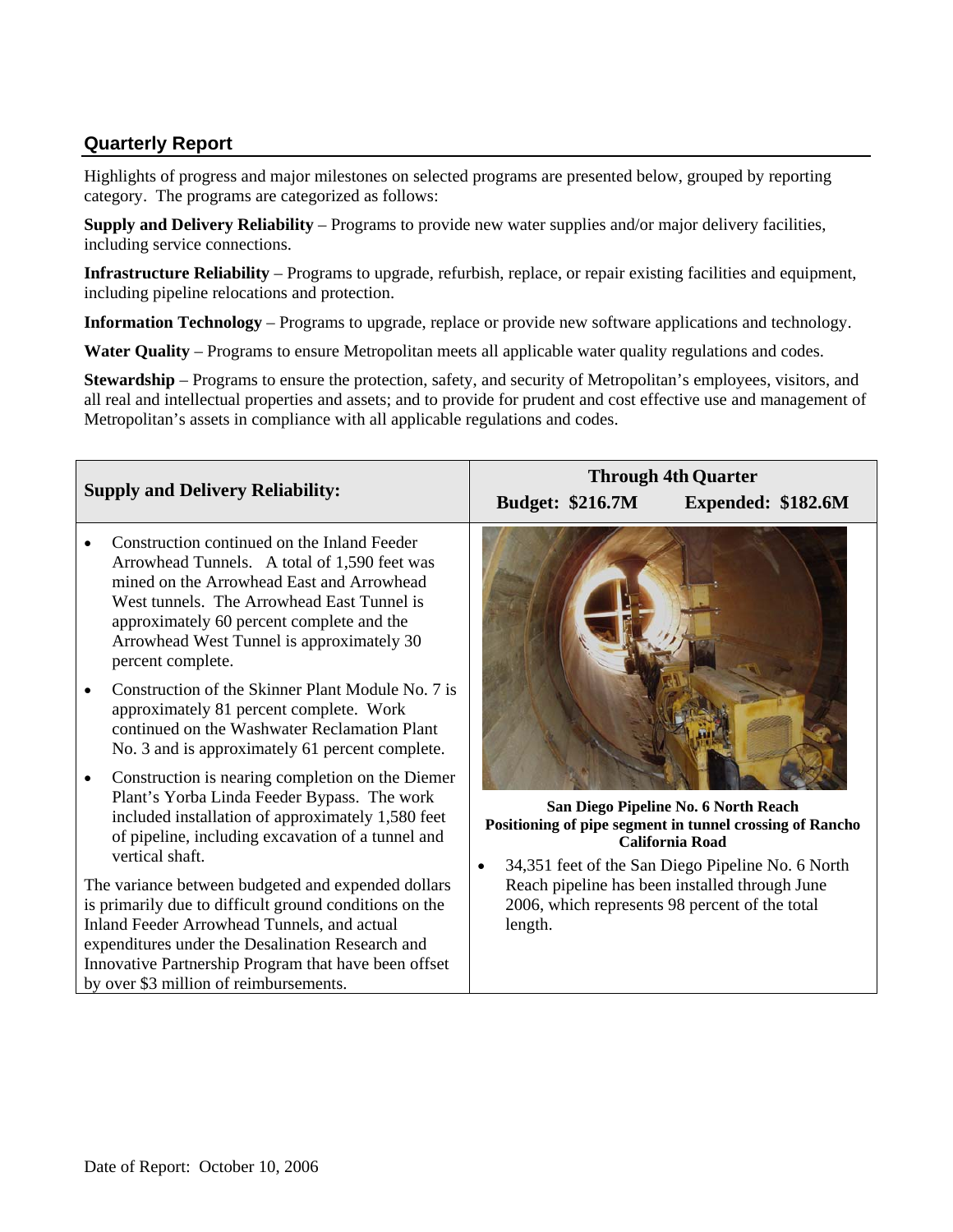|                                                                                                                                                                                                                                                                                                                                                                                                                                                                                                                                                                                                                                                                                                                                                                                                                                                                                                                                                                                                                                                              | <b>Through 4th Quarter</b>                                                                                                                                                                                                                                            |  |  |  |  |  |  |  |
|--------------------------------------------------------------------------------------------------------------------------------------------------------------------------------------------------------------------------------------------------------------------------------------------------------------------------------------------------------------------------------------------------------------------------------------------------------------------------------------------------------------------------------------------------------------------------------------------------------------------------------------------------------------------------------------------------------------------------------------------------------------------------------------------------------------------------------------------------------------------------------------------------------------------------------------------------------------------------------------------------------------------------------------------------------------|-----------------------------------------------------------------------------------------------------------------------------------------------------------------------------------------------------------------------------------------------------------------------|--|--|--|--|--|--|--|
| <b>Infrastructure Reliability:</b>                                                                                                                                                                                                                                                                                                                                                                                                                                                                                                                                                                                                                                                                                                                                                                                                                                                                                                                                                                                                                           | <b>Budget: \$115.5M</b><br>Expended: \$91.4M                                                                                                                                                                                                                          |  |  |  |  |  |  |  |
| Replacement of the surface wash headers was<br>$\bullet$<br>completed at the Weymouth Water Treatment<br>Plant.<br>The Board authorized nine new conveyance and<br>$\bullet$<br>distribution system rehabilitation projects. These<br>projects involve rehabilitation of pipelines and<br>valve structures, cathodic protection, erosion<br>control improvements, and upgrade of the<br>communication system at the 60-year old San<br>Gabriel Tower.<br>The variance between budgeted and expended dollars<br>is primarily due to: 1) Rescheduling of construction<br>contracts under the Diemer ORP, Chemical Tank<br>Farm Roofs, Diemer Improvements, Jensen<br>Improvements, and CRA Reliability programs to<br>accommodate plant shutdowns, rebidding, value<br>engineering, and cost-effective packaging of similar<br>types of work; and 2) Favorable bids for the<br>Weymouth Finished Water Reservoir Roof Recoating<br>contract (\$1.5 million below budget), and the Diemer<br>Filter Surface Wash Piping contract (\$2 million below<br>budget). | <b>Weymouth Water Treatment Plant</b><br>Two completed sludge thickener tanks in foreground<br>Construction was completed on the Solids Handling<br>$\bullet$<br>Facilities at the Weymouth Water Treatment plant.                                                    |  |  |  |  |  |  |  |
| <b>Information Technology:</b>                                                                                                                                                                                                                                                                                                                                                                                                                                                                                                                                                                                                                                                                                                                                                                                                                                                                                                                                                                                                                               | <b>Through 4th Quarter</b><br><b>Budget: \$12.6M</b><br><b>Expended: \$5.1M</b>                                                                                                                                                                                       |  |  |  |  |  |  |  |
| Installation of Phone-Mail equipment for field<br>$\bullet$<br>facilities under the Information Technology<br>System - Infrastructure Program was completed.<br>The first phase of the new power management<br>system to efficiently monitor and manage power<br>generation and billing at Metropolitans<br>hydroelectric power plants was successfully<br>deployed. Subsequent phases are planned to<br>implement similar systems at the CRA Pumping<br>Plants and all five treatment plants.<br>The variance between budgeted and expended dollars<br>is primarily due to: 1) Cancellation, pending further<br>evaluation of the return on investment, of the Data<br>Warehousing project, and 2) Longer-than-anticipated<br>time to develop appropriate scopes of work for<br>professional services agreements for the Integrated<br>Budget Management System and Fleet Management<br>System projects.                                                                                                                                                    | <b>NUMBER CONSTRUCTION</b><br><b>Information Technology System - Infrastructure Program</b><br>Design of the Automatic Meter Reading (AMR)<br>$\bullet$<br>communications network for the AMR pilot was<br>completed under the Control System Enhancement<br>Program. |  |  |  |  |  |  |  |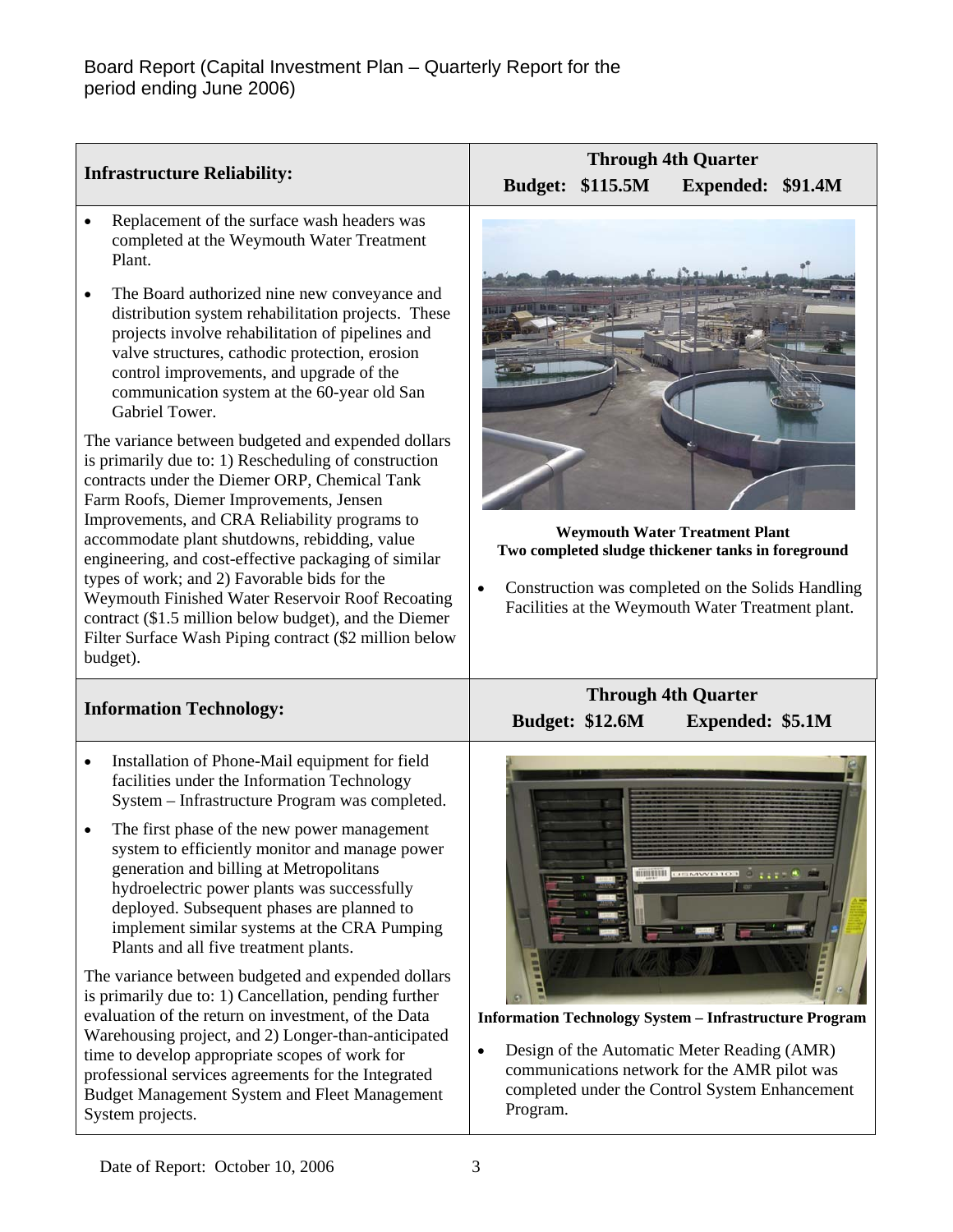| <b>Water Quality:</b>                                                                                                                                                                                                                                                                                                                                                                                                                                                                                                                                                                                          | <b>Through 4th Quarter</b><br><b>Budget: \$112.5M</b><br>Expended: \$98.0M                                                                                                                      |  |  |  |  |  |  |  |
|----------------------------------------------------------------------------------------------------------------------------------------------------------------------------------------------------------------------------------------------------------------------------------------------------------------------------------------------------------------------------------------------------------------------------------------------------------------------------------------------------------------------------------------------------------------------------------------------------------------|-------------------------------------------------------------------------------------------------------------------------------------------------------------------------------------------------|--|--|--|--|--|--|--|
| The design for the relocation of 75 air<br>release/vacuum valve assemblies was completed<br>under the Distribution System Treated Water<br>Cross Connection Prevention Program. Bids for<br>construction are scheduled to be opened in<br>September.<br>Construction was completed for the<br>$\bullet$<br>instrumentation replacement project under the<br>Treatment Plant Control and Equipment Program.<br>Construction progressed on the Skinner ORP and<br>is approximately 27 percent complete. Final<br>design is underway for the Weymouth ORP and is<br>anticipated to be completed by December 2006. | Diemer – Construction of the maintenance building                                                                                                                                               |  |  |  |  |  |  |  |
| The fiscal year variance is primarily due to beneficial<br>results of the value engineering analysis performed on<br>the Diemer south slope stabilization, which<br>rescheduled award of the Site Preparation contract<br>until April 2006.                                                                                                                                                                                                                                                                                                                                                                    | Construction of the Vehicle Maintenance Building<br>at the Diemer Plant is 60 percent complete.                                                                                                 |  |  |  |  |  |  |  |
| <b>Stewardship:</b>                                                                                                                                                                                                                                                                                                                                                                                                                                                                                                                                                                                            | <b>Through 4th Quarter</b><br><b>Budget: \$48.6M</b><br>\$37.1M<br><b>Expended:</b>                                                                                                             |  |  |  |  |  |  |  |
| Final design of the Intake Plant Secondary<br>Containment Structures was completed.                                                                                                                                                                                                                                                                                                                                                                                                                                                                                                                            |                                                                                                                                                                                                 |  |  |  |  |  |  |  |
| Construction continued on the Searl Parkway<br>$\bullet$<br>Improvements Phase II and the East Recreation<br>Area Landscaping and Signage Improvements<br>contracts, under the Diamond Valley Recreation<br>Program.                                                                                                                                                                                                                                                                                                                                                                                           |                                                                                                                                                                                                 |  |  |  |  |  |  |  |
| Construction of fluoridation systems is underway<br>at the Skinner, Diemer, Mills and Weymouth<br>plants.                                                                                                                                                                                                                                                                                                                                                                                                                                                                                                      |                                                                                                                                                                                                 |  |  |  |  |  |  |  |
| The fiscal year variance is primarily due to reduced<br>and delayed expenditures on the Diamond Valley<br>Recreation Program as negotiations continued with the<br>developer. The Searl Parkway Extension contract was<br>rescheduled while permits and approvals were<br>obtained from the City of Hemet and the utility<br>agencies. Also, the Mills and Jensen Chlorine<br>Containment contracts were rescheduled in order to<br>ensure that multiple competitive bids were received.                                                                                                                       | <b>Skinner - Construction of Chemical Tank Farm No. 4</b><br>Construction continued on the Skinner chlorine<br>$\bullet$<br>containment facilities and is approximately 35<br>percent complete. |  |  |  |  |  |  |  |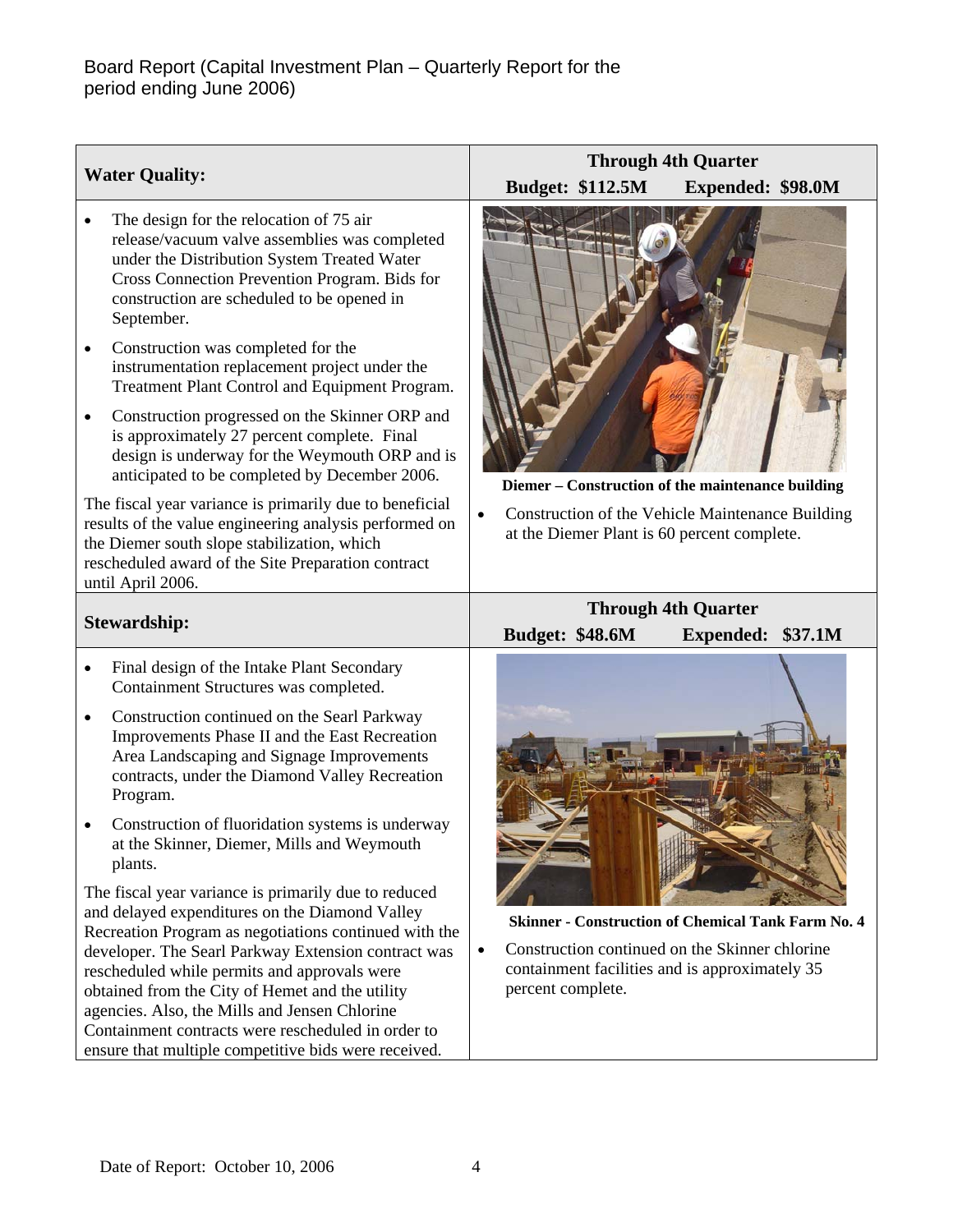| <b>Corporate Resources Capital Project Performance Measures FY2005/06</b>                                  |                   |
|------------------------------------------------------------------------------------------------------------|-------------------|
| Achieved target for cost of construction inspection as a percentage of construction cost,<br>for projects: |                   |
| greater than \$3 million; target 9% - 12%                                                                  | <b>Met Target</b> |
| less than \$3 million; target 9% - 15%<br>$\bullet$                                                        | <b>Met Target</b> |
| Achieved target for cost of final design as a percentage of construction cost, for projects:               | <b>Met Target</b> |
| greater than \$3 million; target 9% - 12%                                                                  | $\ast$            |
| less than \$3 million; target 9% - 15%                                                                     |                   |
| *Note: No designs were completed for projects less than \$3M for this quarter                              |                   |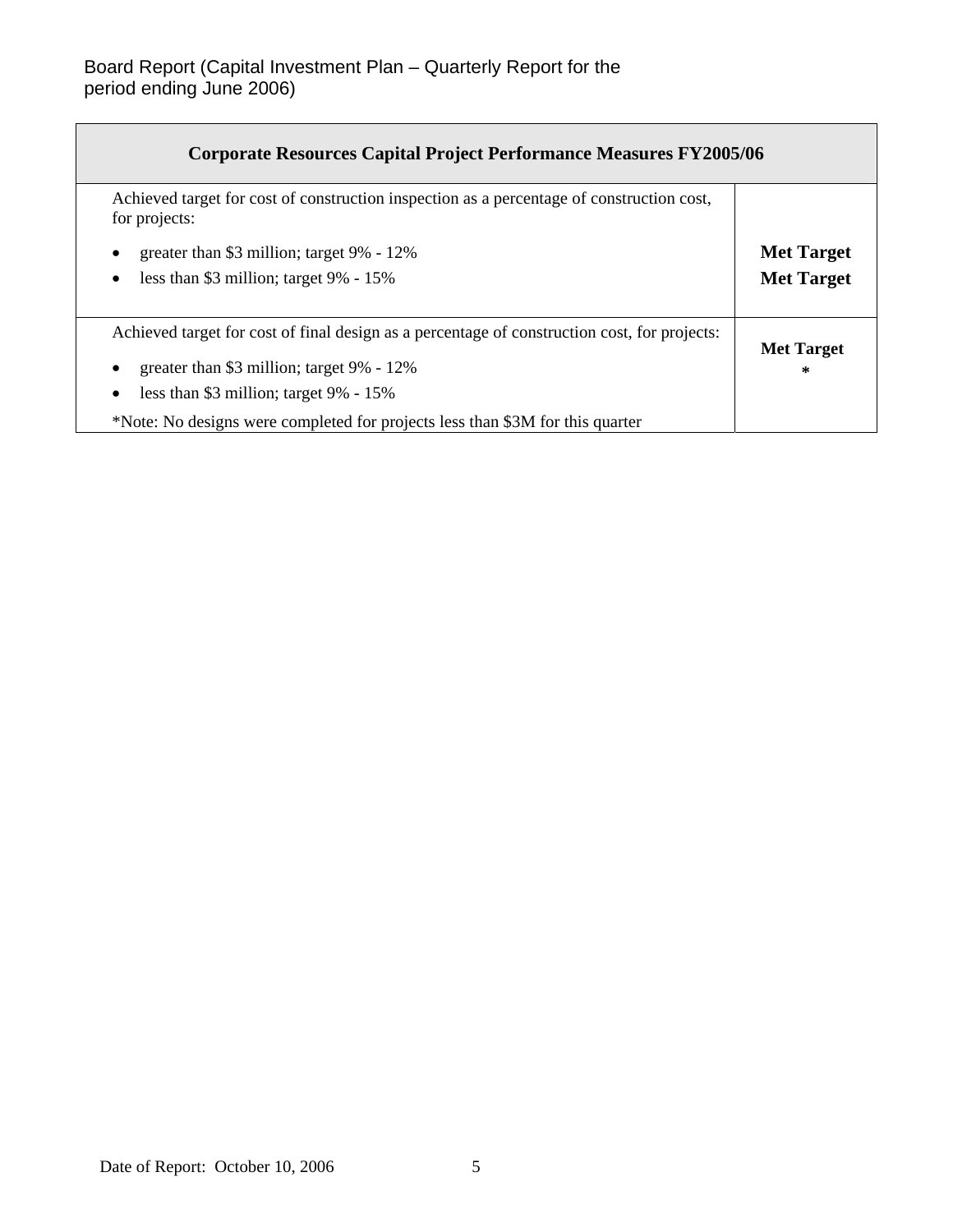|                                                                                     |                              |                                         |                                  |                      |                    |                                                                                  | <b>FY 2005/06 Status</b>            |                                                |                                    |                         |                                                                                                                                                                                                                                                                                                                                     |
|-------------------------------------------------------------------------------------|------------------------------|-----------------------------------------|----------------------------------|----------------------|--------------------|----------------------------------------------------------------------------------|-------------------------------------|------------------------------------------------|------------------------------------|-------------------------|-------------------------------------------------------------------------------------------------------------------------------------------------------------------------------------------------------------------------------------------------------------------------------------------------------------------------------------|
| Program Title                                                                       | Total<br>Program<br>Estimate | Total<br><b>Expenditures to</b><br>Date | Projected<br>Cost to<br>Complete | % Budget<br>Expended | % Work<br>Complete | <b>Schedule Status/</b><br><b>Completion Date</b>                                | <b>Fiscal Year</b><br><b>Budget</b> | <b>Fiscal Year</b><br><b>Budget</b><br>To Date | <b>Fiscal Year</b><br>Expenditures | Expenditure<br>Variance | Comments<br>(See Note)                                                                                                                                                                                                                                                                                                              |
| <b>Supply &amp; Delivery Reliability</b>                                            |                              |                                         |                                  |                      |                    |                                                                                  |                                     |                                                |                                    |                         |                                                                                                                                                                                                                                                                                                                                     |
| Central Pool Augmentation and Water Quality<br>Project - Study and Land Acquisition | \$62,100,000                 | \$25,506,745                            | \$51.9M                          | 41%                  | 49%                | On schedule<br>2024/25                                                           | \$1,924,500                         | \$1,924,500                                    | \$818,278                          |                         | Fiscal year variance is due to longer-than-anticipated time to<br>coordinate funding and performing proposed geotechnical<br>\$1,106,222 investigations with other agencies. The completion date has<br>been adjusted per the draft System Overview Study and will<br>be re-evaluated under the Integrated Area Study.              |
| Hayfield Groundwater Storage Project                                                | \$80,500,000                 | \$10,151,195                            | \$69.6M                          | 13%                  | 14%                | On schedule<br>2010/11                                                           | \$238,400                           | \$238,400                                      | \$201,201                          |                         | \$37,199 Groundwater level monitoring and sampling are ongoing.                                                                                                                                                                                                                                                                     |
| <b>Inland Feeder</b>                                                                | \$1,186,460,000              | \$859,989,267                           | \$978.4M                         | 72%                  | 84%                | <b>Being Revised</b><br>2008/09                                                  | \$79,798,400                        | \$79,798,400                                   | \$52,593,769                       | \$27,204,631            | Fiscal year variance is due to difficult ground conditions and<br>ongoing settlement negotiations with the contractor. A new<br>completion date is currently under discussion.                                                                                                                                                      |
| Lake Perris Flexible Storage                                                        | \$11,110,000                 | \$168,957                               | \$6.4M                           | 2%                   | 50%                | On schedule<br>2009/10                                                           | \$1,188,100                         | \$1,188,100                                    | \$127,639                          | \$1,060,461             | Percent work completed is significantly greater than percent<br>budget expended because actual expenditures have been<br>offset by reimbursement payments received from the State<br>Water Resources Control Board. Also, expenditures are<br>lower than anticipated due to delays resulting from seismic<br>assessment of the dam. |
| Local Groundwater Storage Agreements                                                | \$210,000,000                | \$40,254,732                            | \$181.0M                         | 19%                  | 19%                | On schedule<br>2014/15                                                           | \$6,435,400                         | \$6,435,400                                    | \$4,612,548                        | \$1,822,852             | Fiscal year variance is due to the timing of invoicing by the<br>partnering member agencies.                                                                                                                                                                                                                                        |
| Mills Treatment Plant Capacity Upgrade                                              | \$70,500,000                 | \$2,422,066                             | \$62.5M                          | 3%                   | 8%                 | On schedule<br>2007/08                                                           | \$7,972,900                         | \$7,972,900                                    | \$2,326,652                        |                         | Fiscal year variance is primarily due to rescheduling of final<br>\$5,646,248 design efforts to accomodate future shutdown windows for<br>construction.                                                                                                                                                                             |
| Mills Water Treatment Plant Expansion No. 2                                         | \$160,000,000                | $$139,149,517$ $$143.12M$               |                                  | 87%                  | 98%                | On schedule<br>2006/07                                                           | \$1,738,800                         | \$1,738,800                                    | \$464,509                          | \$1,274,291             | Fiscal year variance is due to lower-than-anticipated cash<br>flow requirements for the Entry Road and Perimeter<br>Landscaping contract. Work is underway and is on schedule<br>and within budget.                                                                                                                                 |
| Perris Valley Pipeline                                                              | \$110,000,000                |                                         | \$780,070 \$103.8M               | 1%                   | 2%                 | On schedule<br>2006/07                                                           | \$2,608,000                         | \$2,608,000                                    | \$780,070                          |                         | Fiscal year variance is due to protracted negotiations for the<br>\$1,827,930 Design/Build contract, and invoicing lag-time for work<br>completed for the tie-in at the Mills plant.                                                                                                                                                |
| Rialto Pipeline Improvements                                                        | \$7,100,000                  | \$837,863                               | \$6.4M                           | 12%                  | 14%                | On schedule<br>2006/07                                                           | \$60,000                            | \$60,000                                       | \$837,863                          |                         | Fiscal year variance is due to the expedited design in order<br>(\$777,863) to meet shutdown dates for construction work during the next<br>fiscal year. The program is within budget.                                                                                                                                              |
| San Diego Pipeline No. 6 - North & South Reaches                                    | \$277,600,000                | \$86,502,592 \$246.5M                   |                                  | 31%                  | 33%                | <b>North Reach</b><br>On schedule 2006/07<br>Remaining<br>On schedule<br>2017/18 | \$43,928,100                        | \$43,928,100                                   | \$54,981,538                       | (\$11,053,438)          | Fiscal year variance is due to contract payments and<br>progress that are ahead of cash flow projections. The<br>program remains within budget. The South Reach<br>completion date is under discussion.                                                                                                                             |
| <b>Second Lower Cross Feeder</b>                                                    | \$30,712,000                 | \$1,791,704                             | 25.9M                            | 6%                   | 7%                 | On schedule<br>2008/09                                                           | \$327,800                           | \$327,800                                      | \$1,791,704                        |                         | Fiscal year expenditures are greater than expected due to<br>(\$1,463,904) better-than-anticipated design progress. The program is on<br>schedule and within budget.                                                                                                                                                                |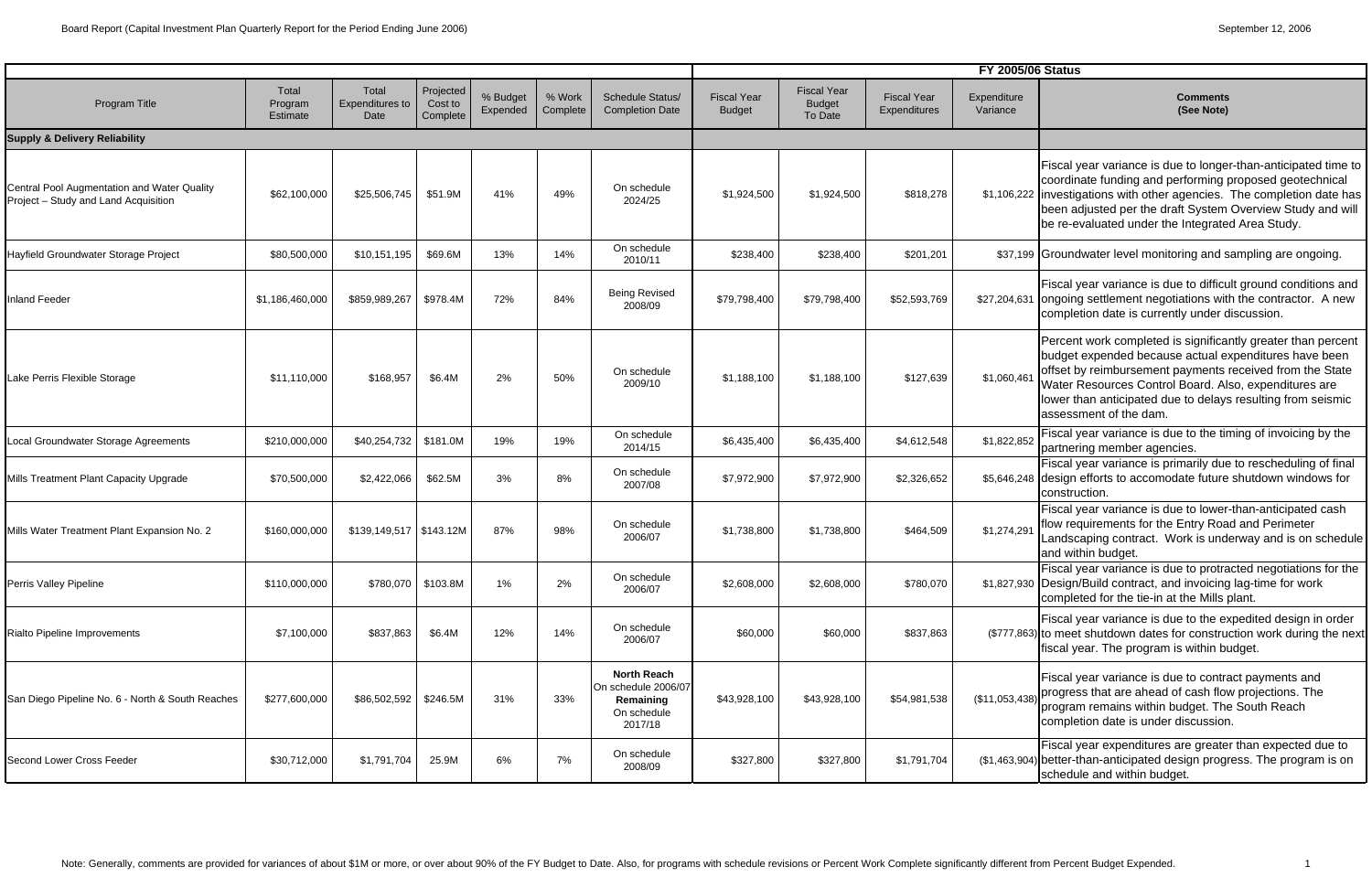|                                                                              |                              |                                         |                                  |                      |                    | <b>FY 2005/06 Status</b>                                                      |                                     |                                                |                                    |                         |                                                                                                                                                                                                                                                                                                                                           |
|------------------------------------------------------------------------------|------------------------------|-----------------------------------------|----------------------------------|----------------------|--------------------|-------------------------------------------------------------------------------|-------------------------------------|------------------------------------------------|------------------------------------|-------------------------|-------------------------------------------------------------------------------------------------------------------------------------------------------------------------------------------------------------------------------------------------------------------------------------------------------------------------------------------|
| Program Title                                                                | Total<br>Program<br>Estimate | Total<br><b>Expenditures to</b><br>Date | Projected<br>Cost to<br>Complete | % Budget<br>Expended | % Work<br>Complete | Schedule Status/<br><b>Completion Date</b>                                    | <b>Fiscal Year</b><br><b>Budget</b> | <b>Fiscal Year</b><br><b>Budget</b><br>To Date | <b>Fiscal Year</b><br>Expenditures | Expenditure<br>Variance | <b>Comments</b><br>(See Note)                                                                                                                                                                                                                                                                                                             |
| Skinner Water Treatment Plant Expansion No. 4                                | \$143,200,000                | \$95,109,650 \$135.8M                   |                                  | 66%                  | 67%                | On schedule<br>2007/08                                                        | \$65,427,100                        | \$65,427,100                                   | \$59,981,625                       | \$5,445,475             | Fiscal year variance is due to construction contract payments<br>for the Chemical System and ORP contracts, which includes<br>components of the Skinner Expansion No.4, being<br>temporarily collected under the Skinner ORP and<br>Improvements Programs. The program remains within<br>budget.                                          |
| Desalination Research and Innovation Partnership                             | \$7,341,200                  | \$4,158,702                             | \$6.9M                           | 57%                  | 78%                | On schedule<br>2006/07                                                        | \$439,000                           | \$439,000                                      | (\$3,378,210)                      |                         | Percent work completed is significantly greater than percent<br>\$3,817,210 budget expended because actual expenditures have been<br>offset by reimbursement payments received.                                                                                                                                                           |
| Yorba Linda Feeder Bypass                                                    | \$8,720,000                  | \$7,812,125                             | \$8.3M                           | 90%                  | 90%                | On schedule<br>2006/07                                                        | \$4,610,900                         | \$4,610,900                                    | \$6,433,434                        |                         | Fiscal year variance is due to contract payments and<br>(\$1,822,534) progress that are ahead of cash flow projections. The<br>program remains within budget.                                                                                                                                                                             |
| <b>TOTAL</b>                                                                 |                              |                                         |                                  |                      |                    |                                                                               | \$216,697,400                       | \$216,697,400                                  | \$182,572,620                      | \$34,124,780            |                                                                                                                                                                                                                                                                                                                                           |
| <b>Infrastructure Reliability</b>                                            |                              |                                         |                                  |                      |                    |                                                                               |                                     |                                                |                                    |                         |                                                                                                                                                                                                                                                                                                                                           |
| Accusonic Flow Meter Upgrade                                                 | \$1,033,000                  |                                         | $$806,848$ $$914,000$            | 78%                  | 90%                | On schedule<br>2006/07                                                        | \$141,900                           | \$141,900                                      | \$38,606                           | \$103,294               | Fiscal year variance is primarily due to rescheduling of<br>Metropolitan forces to higher priority work. Percent expended<br>is less than percent completed because installation costs are<br>less than orginally anticipated.                                                                                                            |
| All Facilities - Inspection & Replacement of Critical<br>Vacuum Valves       | \$4,600,000                  | \$1,172,194                             | \$1.6M                           | 25%                  | 69%                | On schedule<br>2006/07                                                        | \$171,700                           | \$171,700                                      | \$81,952                           | \$89,748                | Percent expended is less than percent completed because<br>the actual number of valves that require replacement is less<br>than the original estimated amount based on the initial<br>sampling.                                                                                                                                           |
| All Facilities - Install Roofs for Chemical Tank Farms                       | \$15,080,000                 | \$1,646,876                             | \$13.5M                          | 11%                  | 12%                | On schedule<br>2006/07                                                        | \$2,768,700                         | \$2,768,700                                    | \$689,469                          | \$2,079,23              | Fiscal year variance is primarily due to rescheduling of<br>construction contracts to obtain cost effective packaging of<br>similar work. One construction contract was awarded at the<br>end of the third quarter, another was awarded during the<br>fourth quarter, and the final contract was scheduled to be<br>awarded in July 2006. |
| All Treatment Plants - Site Improvements<br>Assessment                       | \$1,664,000                  | \$0                                     | \$1.6M                           | 0%                   | 0%                 | <b>Being Revised</b><br>2006/07                                               | \$885,100                           | \$885,100                                      | \$0                                |                         | This program is being rescoped for FY 2006/07 to include<br>\$885,100 energy savings considerations, and is therefore being<br>rescheduled.                                                                                                                                                                                               |
| Allen McColloch Pipeline Repair                                              | \$8,650,000                  | \$6,364,626                             | \$7.9M                           | 74%                  | 80%                | Repairs/Upgrades<br>On schedule<br>2006/07<br>Other<br>On schedule<br>2014/15 | \$485,200                           | \$485,200                                      | \$422,752                          |                         | Completion date is tied to update of original design drawings.<br>\$62,448 Final facility improvements are on schedule and within<br>budget.                                                                                                                                                                                              |
| Assess the Condition of Metropolitan's Prestressed<br>Concrete Cylinder Pipe | \$9,200,000                  | \$3,862,098                             | \$8.5M                           | 42%                  | 48%                | On schedule<br>2008/09                                                        | \$1,516,300                         | \$1,516,300                                    | \$514,617                          | \$1,001,683             | Fiscal year variance is due to deferral of plant shutdowns<br>which affected award of a hydrophone installation contract.                                                                                                                                                                                                                 |
| Cabazon Radial Gate Facility Improvements                                    | \$1,800,000                  | \$178,179                               | \$1.4M                           | 10%                  | $6\%$              | On schedule<br>2006/07                                                        | \$159,000                           | \$159,000                                      | \$4,144                            |                         | Program deferred in FY04/05. Planned progress is pending<br>\$154,856 execution of agreement for development of environmental<br>documentation.                                                                                                                                                                                           |
| Capital Projects Costing Less than \$250,000 for<br>FY2004/05                | \$3,300,000                  | \$1,573,044                             | \$3.0M                           | 48%                  | 47%                | On schedule<br>2006/07                                                        | \$1,411,600                         | \$1,411,600                                    | \$1,002,123                        | \$409,477               | Six projects have been completed; sixteen are ongoing; one<br>was cancelled and incorporated into other capital work.                                                                                                                                                                                                                     |
|                                                                              |                              |                                         |                                  |                      |                    |                                                                               |                                     |                                                |                                    |                         |                                                                                                                                                                                                                                                                                                                                           |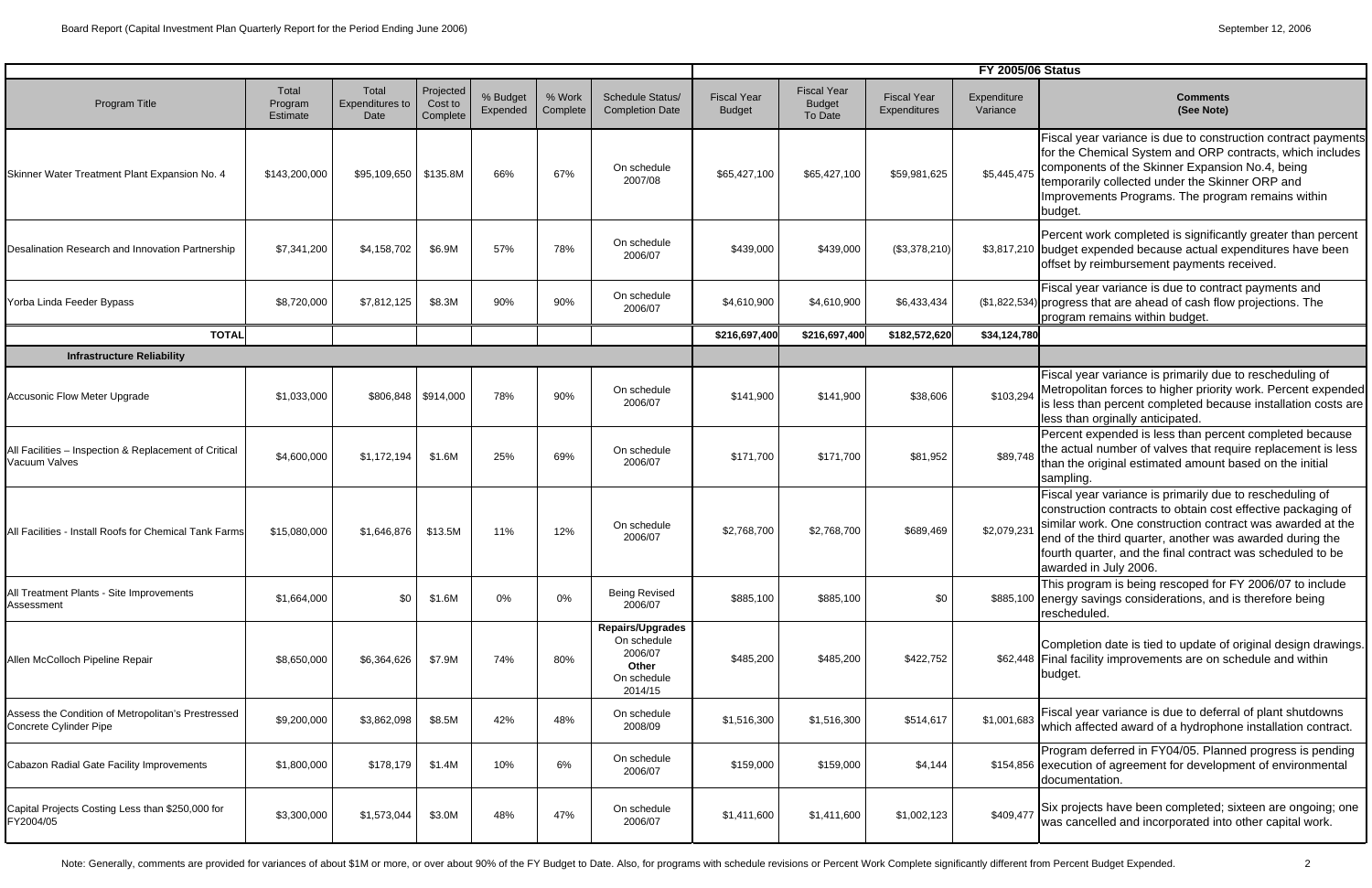|                                                                          |                              |                                         |                                  |                      |                    |                                                   | <b>FY 2005/06 Status</b>            |                                                |                                    |                         |                                                                                                                                                                                                                                                                                                                                                                                                |
|--------------------------------------------------------------------------|------------------------------|-----------------------------------------|----------------------------------|----------------------|--------------------|---------------------------------------------------|-------------------------------------|------------------------------------------------|------------------------------------|-------------------------|------------------------------------------------------------------------------------------------------------------------------------------------------------------------------------------------------------------------------------------------------------------------------------------------------------------------------------------------------------------------------------------------|
| Program Title                                                            | Total<br>Program<br>Estimate | Total<br><b>Expenditures to</b><br>Date | Projected<br>Cost to<br>Complete | % Budget<br>Expended | % Work<br>Complete | <b>Schedule Status/</b><br><b>Completion Date</b> | <b>Fiscal Year</b><br><b>Budget</b> | <b>Fiscal Year</b><br><b>Budget</b><br>To Date | <b>Fiscal Year</b><br>Expenditures | Expenditure<br>Variance | Comments<br>(See Note)                                                                                                                                                                                                                                                                                                                                                                         |
| Capital Projects Costing Less than \$250,000 for FY<br>2005/06           | \$3,000,000                  | \$549,149                               | \$2.9M                           | 18%                  | 13%                | On schedule<br>2007/08                            | \$395,600                           | \$395,600                                      | \$594,149                          | (\$198,549)             | Nineteen projects are ongoing; three projects were moved to<br>other programs.                                                                                                                                                                                                                                                                                                                 |
| Capital Projects Costing Less than \$250,000 for FY<br>2006/07           | \$5,600,000                  | \$0                                     | \$5.1M                           | 0%                   | 0%                 | On schedule<br><b>TBD</b>                         | \$0                                 | \$0                                            | \$0                                | \$0                     | This Program was authorized in June 2006 and is scheduled<br>to begin in the first quarter of FY06/07.                                                                                                                                                                                                                                                                                         |
| Conveyance and Distribution System Rehabilitation                        | \$48,535,000                 | \$23,151,468                            | \$40.9M                          | 48%                  | 48%                | On schedule<br>2008/09                            | \$7,330,300                         | \$7,330,300                                    | \$11,379,248                       |                         | Fiscal year variance is due to contractor payments paid in<br>the first quarter of this fiscal year for work completed in the<br>(\$4,048,948) fourth quarter of FY 04/05; and expedited pipeline repairs on<br>the Foothill Feeder, San Diego Pipeline No. 5, and the Lake<br>Skinner Outlet Conduit. The program remains within budget.                                                      |
| <b>CRA - Conveyance Reliability</b>                                      | \$56,300,000                 | \$39,378,376                            | \$51.1M                          | 70%                  | 75%                | On schedule<br>2007/08                            | \$6,393,000                         | \$6,393,000                                    | \$2,545,195                        |                         | Fiscal year variance is due to significant reduction in the<br>\$3,847,805 planned canal lining repairs as a result of last year's<br>inspections.                                                                                                                                                                                                                                             |
| <b>CRA</b> - Electrical/Power Systems Reliability                        | \$20,100,000                 | \$16,808,730                            | \$17.9M                          | 84%                  | 85%                | On schedule<br>2007/08                            | \$901,800                           | \$901,800                                      | \$339,936                          |                         | \$561,864 Design and construction are on schedule and within budget.                                                                                                                                                                                                                                                                                                                           |
| <b>CRA</b> – Pumping Plant Reliability                                   | \$61,700,000                 | $$4,408,874$ \$53.12M                   |                                  | 7%                   | 14%                | On schedule<br>2012/13                            | \$4,933,100                         | \$4,933,100                                    | \$961,919                          | \$3,971,181             | Fiscal year variance is due to rebidding the procurement of<br>Circulating Water System Strainers to obtain competitive<br>bids, and delays to the Intake Plant Instrumentation<br>Replacement due to abatement of asbestos wiring.                                                                                                                                                            |
| CRA and Distribution System - Site and<br><b>Improvements Assessment</b> | \$2,221,000                  | \$0                                     | \$1.9M                           | 0%                   | $0\%$              | On schedule<br>2006/07                            | \$454,000                           | \$454,000                                      | \$0                                |                         | \$454,000 Program under review; initial Board action is pending.                                                                                                                                                                                                                                                                                                                               |
| Dam Rehabilitation & Safety Improvements                                 | \$4,972,000                  | \$747,237                               | \$3.6M                           | 15%                  | 11%                | On schedule<br>2006/07                            | \$756,900                           | \$756,900                                      | \$375,201                          |                         | \$381,699 Work is on schedule and within budget.                                                                                                                                                                                                                                                                                                                                               |
| Diemer Water Treatment Plant Improvements                                | \$84,220,000                 | \$5,457,254                             | \$77.2M                          | 6%                   | 8%                 | On schedule<br>2009/10                            | \$11,032,100                        | \$11,032,100                                   | \$3,106,129                        | \$7,925,97              | Fiscal year variance is due to transfer of the Chemical<br>Storage Tank Farm Extension project to the Diemer ORP<br>appropriation, extensive negotiations to finalize the<br>consultant's scope of work and schedule, and the low bid for<br>the Filter Surface Wash Piping Replacement contract (over<br>\$2 million below budget).                                                           |
| Diemer Water Treatment Plant Solids Handling and<br>Water Reclamation    | \$44,824,000                 | \$22,258,889                            | \$19.9M                          | 50%                  | 57%                | On schedule<br>2006/07                            | \$12,417,700                        | \$12,417,700                                   | \$14,810,041                       |                         | Fiscal year variance is due to contract payments for the<br>Vehicle Maintenance Center (VMC) being temporarily<br>collected under the Solids Handling program. The VMC,<br>(\$2,392,341) while funded under the Diemer ORP, was included in the<br>Solids Handling Facility construction contract due to timing<br>and location. Design and construction are on schedule and<br>within budget. |
| Diemer Water Treatment Plant Washwater Tanks<br>Refurbishment            | \$1,350,000                  | \$830,062                               | \$1.2M                           | 61%                  | 62%                | On schedule<br>2007/08                            | \$977,200                           | \$977,200                                      | \$77,646                           |                         | Fiscal year variance is due to refurbishment rescheduling to<br>\$899,554 accommodate relocation of communication equipment by<br>lessee.                                                                                                                                                                                                                                                      |
| Diemer Land Acquisition, Habitat Conservation<br>Plan, and Site Grading  | \$14,771,000                 | \$11,724,215                            | \$13.2M                          | 79%                  | 78%                | On schedule<br>2006/07                            | \$296,000                           | \$296,000                                      | \$189,075                          |                         | \$106,925 Work is on schedule and within budget.                                                                                                                                                                                                                                                                                                                                               |
| Information Technology System - Infrastructure                           | \$38,750,600                 | \$11,764,627                            | \$31.6M                          | 30%                  | 26%                | On schedule<br>2009/10                            | \$4,096,500                         | \$4,096,500                                    | \$3,334,386                        |                         | \$762,114 Work is on schedule and within budget.                                                                                                                                                                                                                                                                                                                                               |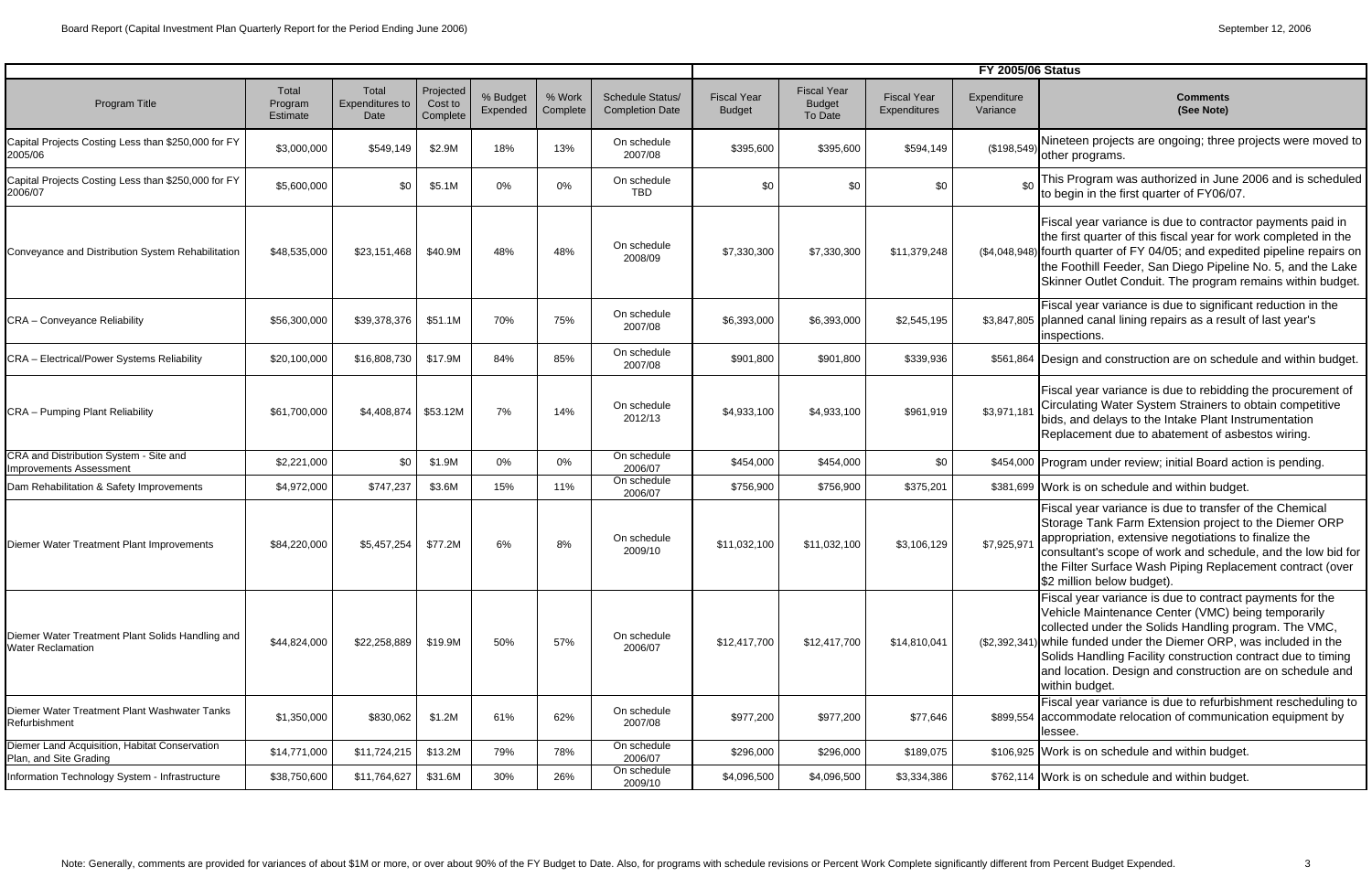|                                                                          |                              |                                         |                                  | <b>FY 2005/06 Status</b> |                    |                                            |                                     |                                                |                                    |                         |                                                                                                                                                                                                                                                                                                                                                                                                                                                                                                                                                    |
|--------------------------------------------------------------------------|------------------------------|-----------------------------------------|----------------------------------|--------------------------|--------------------|--------------------------------------------|-------------------------------------|------------------------------------------------|------------------------------------|-------------------------|----------------------------------------------------------------------------------------------------------------------------------------------------------------------------------------------------------------------------------------------------------------------------------------------------------------------------------------------------------------------------------------------------------------------------------------------------------------------------------------------------------------------------------------------------|
| Program Title                                                            | Total<br>Program<br>Estimate | Total<br><b>Expenditures to</b><br>Date | Projected<br>Cost to<br>Complete | % Budget<br>Expended     | % Work<br>Complete | Schedule Status/<br><b>Completion Date</b> | <b>Fiscal Year</b><br><b>Budget</b> | <b>Fiscal Year</b><br><b>Budget</b><br>To Date | <b>Fiscal Year</b><br>Expenditures | Expenditure<br>Variance | <b>Comments</b><br>(See Note)                                                                                                                                                                                                                                                                                                                                                                                                                                                                                                                      |
| Jensen Water Treatment Plant Improvements                                | \$81,730,000                 | \$11,494,319                            | \$69.0M                          | 14%                      | 20%                | On schedule<br>2011/12                     | \$10,042,400                        | \$10,042,400                                   | \$6,291,203                        | \$3,751,197             | Fiscal year variance is due to the extensive geotechnical<br>evaluation prior to start of final design for the Solids Handling<br>Facilities, and termination of the Jensen Basin No. 3 Leak<br>Repair contract to resolve PCB-disposal issues.                                                                                                                                                                                                                                                                                                    |
| Mills Water Treatment Plant Improvements                                 | \$11,958,000                 | \$3,548,132                             | \$8.6M                           | 30%                      | 30%                | On schedule<br>2011/12                     | \$2,876,300                         | \$2,876,300                                    | \$352,068                          |                         | Fiscal year variance is primarily due to revisions in the<br>\$2,524,232 scopes and schedules of several projects to coordinate with<br>the Mills Capacity Upgrade program.                                                                                                                                                                                                                                                                                                                                                                        |
| Remote Computer Room Environmental Control<br>Improvements               | \$2,420,000                  | \$714,111                               | \$2.2M                           | 30%                      | 34%                | <b>Being Revised</b><br>2005/06            | \$795,700                           | \$795,700                                      | \$360,172                          |                         | Construction is 90% complete. Punch-list items are<br>\$435,528 scheduled to be completed in first quarter of FY 2006/07.<br>The program remains within budget.                                                                                                                                                                                                                                                                                                                                                                                    |
| Reservoir Cover and Replacement                                          | \$15,570,000                 |                                         | $$147,406$ \$13.15M              | 1%                       | 2%                 | On schedule<br>2007/08                     | \$1,596,500                         | \$1,596,500                                    | \$6,084                            |                         | Fiscal year variance is due to extended negotiations for cost<br>\$1,590,416 sharing on the improvements for the Orange County<br>Reservoir.                                                                                                                                                                                                                                                                                                                                                                                                       |
| Skinner Water Treatment Plant Improvements                               | \$131,308,000                | $$34,912,063$ \$116.7M                  |                                  | 27%                      | 29%                | On schedule<br>2008/09                     | \$18,100,600                        | \$18,100,600                                   | \$26,312,619                       |                         | Fiscal year variance is due to all of the construction contract<br>payments for the Chemical Systems contract, which includes<br>components of the Skinner Expansion No.4, Plant<br>Improvements, and Chlorine Containment programs, being<br>(\$8,212,019) temporarily collected under the Improvements Program. The<br>Chlorine Containment and some of the Expansion work,<br>while funded under their respective programs, were included<br>in the Chemical Systems contract due to timing and location.<br>The program remains within budget. |
| Weymouth Water Treatment Plant Improvements                              | \$153,300,000                | \$34,675,420 \$134.4M                   |                                  | 23%                      | 28%                | On schedule<br>2010/11                     | \$23,471,200                        | \$23,471,200                                   | \$17,490,977                       |                         | Fiscal year variance is primarily due to a favorable bid for<br>recoating the finished water reservoir (\$1.5M below the<br>\$5,980,223 budget) and planned rescheduling so that construction of<br>noncritical rehabilitation projects will occur after ozone<br>construction.                                                                                                                                                                                                                                                                    |
| Whitewater Siphon Protection                                             | \$10,350,000                 | \$2,067,012                             | \$9.2M                           | 20%                      | 20%                | On schedule<br>2009/10                     | \$1,158,300                         | \$1,158,300                                    | \$173,240                          | \$985,060               | Fiscal year variance is due to rescheduling of the<br>procurement of property for environmental mitigation while<br>the EIR is under review, and lower-than-anticipated costs in<br>development of the EIR.                                                                                                                                                                                                                                                                                                                                        |
| <b>TOTAL</b>                                                             |                              |                                         |                                  |                          |                    |                                            | \$115,564,700                       | \$115,564,700                                  | \$91,452,951                       | \$24,111,749            |                                                                                                                                                                                                                                                                                                                                                                                                                                                                                                                                                    |
| <b>Information Technology</b><br>Control System Enhancement & Automation | \$21,061,100                 | \$4,232,698                             | \$17.8M                          | 20%                      | 21%                | On schedule<br>2009/10                     | \$4,550,200                         | \$4,550,200                                    | \$1,977,778                        |                         | Fiscal year variance is due to: 1) Performance of lower-cost<br>pilot studies for such projects as the Real Time Operating<br>System and the Energy Management System in order to<br>determine the most effective implementation approach prior<br>\$2,572,422 to performing full project design; and 2) Longer-than-<br>anticipated time to develop detailed and comprehensive<br>scopes of work for professional services agreements. Work<br>is on schedule and within budget.                                                                  |
| Distribution System Control and Equipment Upgrade                        | \$11,354,000                 | \$3,811,834                             | \$9.4M                           | 34%                      | 30%                | On schedule<br>2008/09                     | \$2,337,800                         | \$2,337,800                                    | \$1,776,511                        |                         | \$561,289 Program is on schedule and within budget.                                                                                                                                                                                                                                                                                                                                                                                                                                                                                                |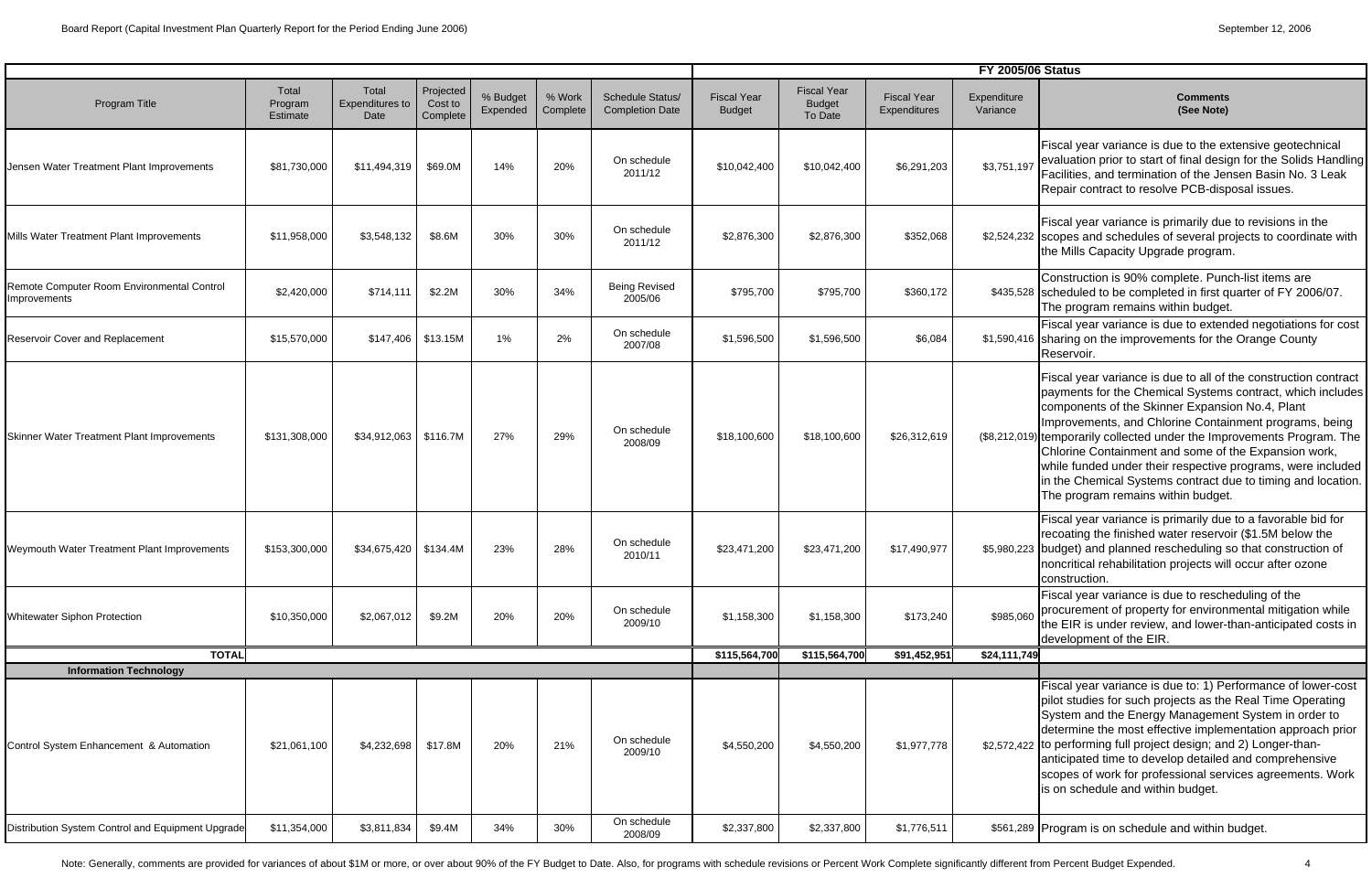|                                                                           |                              |                                  |                                  |                      |                    |                                                   |                                     |                                                |                                    | <b>FY 2005/06 Status</b> |                                                                                                                                                                                                                                                                                                  |
|---------------------------------------------------------------------------|------------------------------|----------------------------------|----------------------------------|----------------------|--------------------|---------------------------------------------------|-------------------------------------|------------------------------------------------|------------------------------------|--------------------------|--------------------------------------------------------------------------------------------------------------------------------------------------------------------------------------------------------------------------------------------------------------------------------------------------|
| Program Title                                                             | Total<br>Program<br>Estimate | Total<br>Expenditures to<br>Date | Projected<br>Cost to<br>Complete | % Budget<br>Expended | % Work<br>Complete | <b>Schedule Status/</b><br><b>Completion Date</b> | <b>Fiscal Year</b><br><b>Budget</b> | <b>Fiscal Year</b><br><b>Budget</b><br>To Date | <b>Fiscal Year</b><br>Expenditures | Expenditure<br>Variance  | Comments<br>(See Note)                                                                                                                                                                                                                                                                           |
| Information Technology System - Business,<br>Finance & HR                 | \$19,200,000                 | \$5,106,560                      | \$17.5M                          | 27%                  | 30%                | On schedule<br>2008/09                            | \$3,440,300                         | \$3,440,300                                    | \$1,299,901                        |                          | Fiscal year variance is due to longer-than-anticipated time to<br>\$2,140,399 develop detailed and comprehensive scopes of work for<br>professional services agreements.                                                                                                                         |
| Information Technology System - Enterprise<br><b>Decision System</b>      | \$4,268,200                  | \$0                              | \$3.5M                           | 0%                   | 0%                 | On schedule<br>2007/08                            | \$1,037,200                         | \$1,037,200                                    | \$0                                |                          | Fiscal year variance is due to the decision to cancel the Data<br>\$1,037,200 Warehousing project additional analysis of the return on the<br>investment.                                                                                                                                        |
| Strategic Operations and Maintenance Management<br>System                 | \$6,977,400                  | \$3,719,565                      | \$6.5M                           | 53%                  | 55%                | <b>Being Revised</b><br>2005/06                   | \$1,311,200                         | \$1,311,200                                    | \$48,527                           | \$1,262,673              | Fiscal year variance is due to inadequate performance by the<br>consultant. A new RFP process was initiated last year while<br>consultant staffing issues were being corrected. The<br>remaining projects are now underway.                                                                      |
| <b>TOTAL</b>                                                              |                              |                                  |                                  |                      |                    |                                                   | \$12,676,700                        | \$12,676,700                                   | \$5,102,717                        | \$7,573,983              |                                                                                                                                                                                                                                                                                                  |
| <b>Water Quality</b>                                                      |                              |                                  |                                  |                      |                    |                                                   |                                     |                                                |                                    |                          |                                                                                                                                                                                                                                                                                                  |
| Diemer Water Treatment Plant - Construct<br>Sedimentation Basin Spillways | \$9,810,000                  | \$6,839,131                      | \$7.5M                           | 70%                  | 76%                | On schedule<br>2006/07                            | \$2,320,000                         | \$2,320,000                                    | \$3,917,456                        | (\$1,597,456             | Contractor progress and payments are ahead of cash flow<br>projections. The program remains within budget.                                                                                                                                                                                       |
| Diemer Water Treatment Plant - Oxidation Retrofit                         | \$207,000,000                | $$24,339,195$ \$180.8M           |                                  | 12%                  | 11%                | On schedule<br>2010/11                            | \$30,571,600                        | \$30,571,600                                   | \$17,225,278                       |                          | Fiscal year variance is primarily due to lower-than-anticipated<br>cash flow on the Plant Maintenance Center and Chemical<br>\$13,346,322 System Upgrades contracts, and additional time needed to<br>implement the value engineering recommendations for the<br>South Slope Stabilization work. |
| Distribution System - Treated Water Cross<br><b>Connection Prevention</b> | \$41,880,000                 | \$13,374,731                     | \$37.7 M                         | 32%                  | 33%                | On schedule<br>2007/08                            | \$6,162,700                         | \$6,162,700                                    | \$2,572,301                        | \$3,590,399              | Fiscal year variance is due to additional time needed to<br>secure numerous encroachment permits for construction in<br>public rights-of-way. The first of several construction<br>contracts is scheduled for bid in June 2006.                                                                  |
| Jensen & Mills Water Treatment Plants - Oxidation<br>Retrofit             | \$234,000,000                | \$232,982,881                    | \$234M                           | 99.6%                | 99%                | On schedule<br>2006/07                            | \$5,327,600                         | \$5,327,600                                    | \$7,714,472                        | \$2,386,872              | Fiscal year variance is primarily due to additional work by<br>Metropolitan forces to comply with new Fire Department<br>requirements that were not part of the construction contract.<br>Program is on schedule and within budget.                                                              |
| Lake Mathews Watershed - Drainage Water Quality<br>Management Plan        | \$37,400,000                 | \$35,728,571                     | \$35.7M                          | 96%                  | 97%                | On schedule<br>2006/07                            | \$158,100                           | \$158,100                                      | \$214,922                          |                          | (\$56,822) Program is on schedule and within budget.                                                                                                                                                                                                                                             |
| Skinner Water Treatment Plant - Oxidation Retrofit                        | \$241,100,000                | \$75,660,557                     | \$224.4M                         | 31%                  | 32%                | On schedule<br>2007/08                            | \$56,481,000                        | \$56,481,000                                   | \$56,605,377                       |                          | (\$124,377) Program is on schedule and within budget.                                                                                                                                                                                                                                            |
| Water Quality Pilot Plant Treatment Facility                              | \$8,609,000                  | \$85,866                         | \$7.1M                           | $1\%$                | $1\%$              | On schedule<br>2006/07                            | \$243,100                           | \$243,100                                      | \$85,866                           | \$157,234                | New program in FY2005/06. The Board authorized initial<br>funding in May 2006.                                                                                                                                                                                                                   |
| Water Treatment Plants - Algae Control Study                              | \$630,000                    | \$103,732                        | \$.6M                            | 16%                  | 30%                | <b>Being Revised</b><br>2005/06                   | \$606,400                           | \$606,400                                      | \$103,732                          | \$502,668                | Fiscal year variance and schedule revision is due to efforts<br>to secure bids to install a basin cover as a pilot project. It is<br>planned to install a cover in FY 2006/07 and test the effects<br>of the cover on algae growth during the summer of 2007.                                    |
| Water Treatment Plants - Control and Equipment<br>Upgrade                 | \$7,641,000                  | \$1,248,384                      | \$6.6M                           | 16%                  | 17%                | On schedule<br>2009/10                            | \$335,000                           | \$335,000                                      | \$195,543                          |                          | \$139,457 Program is on schedule and within budget.                                                                                                                                                                                                                                              |
| Weymouth Water Treatment Plant - Oxidation<br>Retrofit                    | \$174,300,000                | $$13,255,480$ \ \$146.5M         |                                  | 8%                   | 9%                 | On schedule<br>2010/11                            | \$10,366,700                        | \$10,366,700                                   | \$9,455,125                        |                          | \$911,575 Program is on schedule and within budget.                                                                                                                                                                                                                                              |
| <b>TOTAL</b>                                                              |                              |                                  |                                  |                      |                    |                                                   | \$112,572,200                       | \$112,572,200                                  | \$98,090,072                       | \$14,482,128             |                                                                                                                                                                                                                                                                                                  |